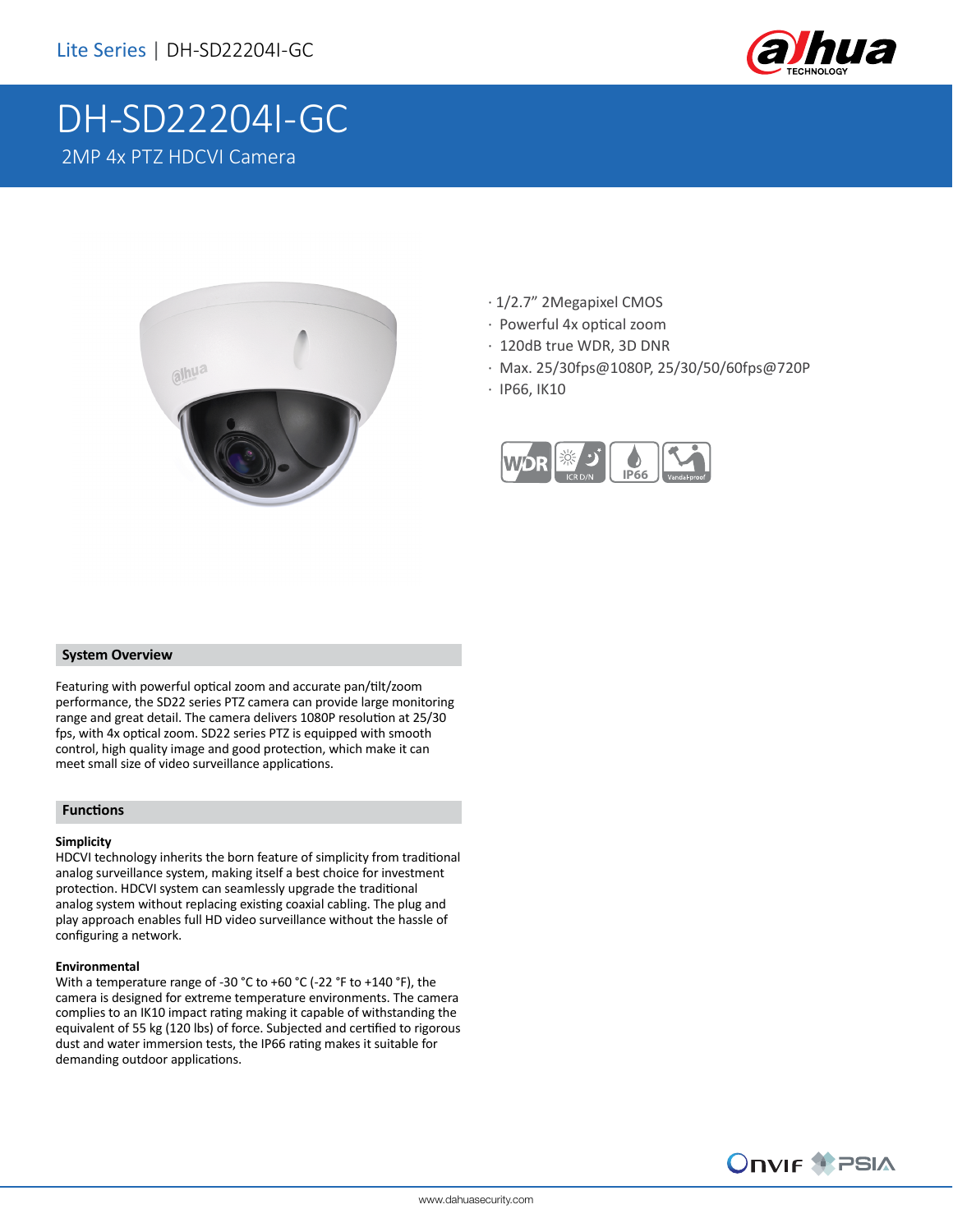# Lite Series | DH-SD22204I-GC

## **Technical Specification**

| ×<br>۰.<br>v<br>$\sim$<br>v.<br>۰.<br>v |
|-----------------------------------------|
|-----------------------------------------|

| Image Sensor                    | 1/2.7" CMOS                             |
|---------------------------------|-----------------------------------------|
| <b>Effective Pixels</b>         | 1944(H) x 1092(V), 2 Megapixels         |
| <b>Scanning System</b>          | Progressive                             |
| <b>Electronic Shutter Speed</b> | 1/3s~1/300,000s                         |
| Minimum Illumination            | Color: 0.05Lux@F1.6; B/W: 0.005Lux@F1.6 |
| S/N Ratio                       | More than 55dB                          |
| <b>IR Distance</b>              | N/A                                     |
| IR On/Off Control               | N/A                                     |
| <b>IR LEDS</b>                  | N/A                                     |
| Lens                            |                                         |
| Focal Length                    | $2.7$ mm $^{\sim}$ 11mm                 |
| Max. Aperture                   | N/A                                     |
| Angle of View                   | H: $112.5^{\circ} \approx 30^{\circ}$   |
| Optical Zoom                    | 4x                                      |
| <b>Focus Control</b>            | Auto/Manual                             |
| Close Focus Distance            | 100mm~1000mm                            |
|                                 |                                         |

#### DORI Distance

\*Note: The DORI distance is a "general proximity" of distance which makes it easy to pinpoint the right camera for your needs. The DORI distance is calculated based on sensor specification and lab test result according to EN 62676-4 which defines the criteria for Detect, Observe, Recognize and Identify respectively.

| Detect                      | Observe    |                                                                                                         | Recognize                                                                              | Identify  |
|-----------------------------|------------|---------------------------------------------------------------------------------------------------------|----------------------------------------------------------------------------------------|-----------|
| 120m(394ft)                 | 48m(157ft) |                                                                                                         | 24m(79ft)                                                                              | 12m(39ft) |
| <b>PTZ</b>                  |            |                                                                                                         |                                                                                        |           |
| Pan/Tilt Range              |            | Pan: 0° ~ 355°; Tilt: 0° ~ 90°                                                                          |                                                                                        |           |
| <b>Manual Control Speed</b> |            |                                                                                                         | Pan: 0.1° ~100° /s; Tilt: 0.1° ~60° /s                                                 |           |
| Preset Speed                |            |                                                                                                         | Pan: 100° /s; Tilt: 60° /s                                                             |           |
| Presets                     |            | 300                                                                                                     |                                                                                        |           |
| PTZ Mode                    |            |                                                                                                         | 5 Pattern, 8 Tour, Auto Pan , Auto Scan                                                |           |
| Speed Setup                 |            |                                                                                                         | Human-oriented focal Length/ speed adaptation                                          |           |
| Power up Action             |            |                                                                                                         | Auto restore to previous PTZ and lens status after<br>power failure                    |           |
| <b>Idle Motion</b>          |            |                                                                                                         | Activate Preset/ Scan/ Tour/ Pattern if there is no<br>command in the specified period |           |
| Protocol                    |            | DH-SD, Pelco-P/D (Auto recognition)                                                                     |                                                                                        |           |
| Video                       |            |                                                                                                         |                                                                                        |           |
| Resolution                  |            | 1080P(1920×1080)/720P(1280×720)                                                                         |                                                                                        |           |
| <b>Frame Rate</b>           |            | 25/30fps@1080P, 25/30/50/60fps@720P                                                                     |                                                                                        |           |
| Video Output                |            | 1-channel BNC HDCVI high definition video output/<br>CVBS standard definition video output (switchable) |                                                                                        |           |

| Day/Night                     | Auto(ICR) / Color / B/W                                                                                          |
|-------------------------------|------------------------------------------------------------------------------------------------------------------|
| <b>OSD Menu</b>               | Support                                                                                                          |
| <b>Backlight Compensation</b> | BLC / HLC / WDR(120dB)                                                                                           |
| <b>White Balance</b>          | Auto, ATW, Indoor, Outdoor, Manual                                                                               |
| Gain Control                  | Auto / Manual                                                                                                    |
| Noise Reduction               | Ultra DNR (2D/3D)                                                                                                |
| Digital Zoom                  | 16x                                                                                                              |
| Flip                          | 180°                                                                                                             |
| <b>Privacy Masking</b>        | Up to 24 areas                                                                                                   |
| Certifications                |                                                                                                                  |
| Certifications                | CE: EN55032/EN55024/EN50130-4<br>FCC: Part15 subpartB, ANSI C63.4-2014<br>UL: UL60950-1+CAN/CSA C22.2,No.60950-1 |
| Interface                     |                                                                                                                  |
| Video Interface               | $\mathbf 1$                                                                                                      |
| Audio Interface               | N/A                                                                                                              |
| <b>RS485</b>                  | $\mathbf{1}$                                                                                                     |
| Alarm                         | N/A                                                                                                              |
| Electrical                    |                                                                                                                  |
| Power Supply                  | DC 12V/1.5A                                                                                                      |
| Power Consumption             | 10W                                                                                                              |
| Environmental                 |                                                                                                                  |
| <b>Operating Conditions</b>   | -30°C ~ 60°C (-22°F ~ +140°F) / Less than 90% RH                                                                 |
| Ingress Protection            | <b>IP66</b>                                                                                                      |
| Vandal Resistance             | <b>IK10</b>                                                                                                      |
| Construction                  |                                                                                                                  |
| Casing                        | Metal                                                                                                            |
| <b>Dimensions</b>             | Φ122 (mm) x 89 (mm)                                                                                              |
| Net Weight                    | 0.6kg(1.32lb)                                                                                                    |
| <b>Gross Weight</b>           | 0.65kg(1.43lb)                                                                                                   |